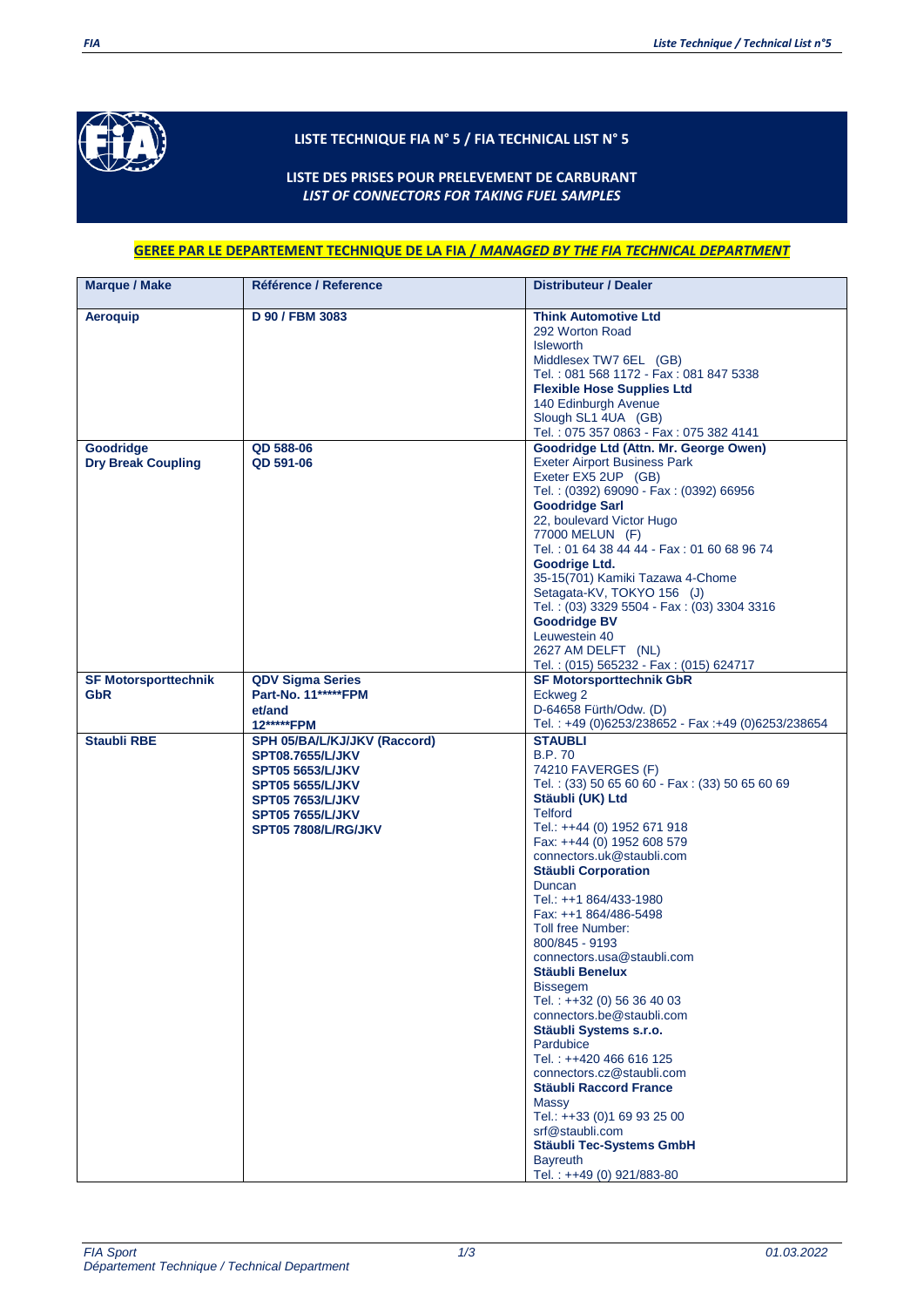| <b>Staubli RBE</b>                    |                                                                 |                          |                                                                                                      |
|---------------------------------------|-----------------------------------------------------------------|--------------------------|------------------------------------------------------------------------------------------------------|
|                                       |                                                                 |                          | connectors.de@staubli.com                                                                            |
|                                       |                                                                 |                          | Stäubli Italia S.p.a.                                                                                |
|                                       |                                                                 |                          | Carate Brianza                                                                                       |
|                                       |                                                                 |                          | Tel.: ++39 (0) 362/944.1                                                                             |
|                                       |                                                                 |                          | connectors.it@staubli.com                                                                            |
|                                       |                                                                 |                          | Stäubli KK                                                                                           |
|                                       |                                                                 |                          | Osaka                                                                                                |
|                                       |                                                                 |                          | Tel.: ++81 6 6889 3308                                                                               |
|                                       |                                                                 |                          |                                                                                                      |
|                                       |                                                                 |                          | connectors.stkk@staubli.com                                                                          |
|                                       |                                                                 |                          | Stäubli Española                                                                                     |
|                                       |                                                                 |                          | Sabadell                                                                                             |
|                                       |                                                                 |                          | Tel.: ++34 937 205 405                                                                               |
|                                       |                                                                 |                          | connectors.es@staubli.com                                                                            |
|                                       |                                                                 |                          | Stäubli A.G.                                                                                         |
|                                       |                                                                 |                          | Horgen/Zurich                                                                                        |
|                                       |                                                                 |                          | Tel.: ++41 (0) 43/244 22 33                                                                          |
|                                       |                                                                 |                          |                                                                                                      |
|                                       |                                                                 |                          | sales.couplings@staubli.com                                                                          |
| <b>Swap-Lite</b>                      | Earl's: 240106                                                  |                          | Earl's                                                                                               |
|                                       |                                                                 |                          | <b>Performance Products</b>                                                                          |
|                                       |                                                                 |                          | 189W Victoria St.                                                                                    |
|                                       |                                                                 |                          | Long Beach CA 90805 (USA)                                                                            |
|                                       |                                                                 |                          | Tel.: 213/609 1602                                                                                   |
|                                       |                                                                 |                          | Tecno 2 s.r.l.                                                                                       |
|                                       |                                                                 |                          | Via Roma 40                                                                                          |
|                                       |                                                                 |                          | 10099 S.MAURO T.SE (I)                                                                               |
|                                       |                                                                 |                          | Tel.: 0111/822 1969 - Fax: 0111/822 5073                                                             |
|                                       |                                                                 |                          |                                                                                                      |
| <b>Symetrics</b>                      | MFR-11362 4306 06A V3 SN 158                                    |                          | <b>Symetrics Inc.</b>                                                                                |
|                                       | et/and                                                          |                          | <b>PO Box 555</b>                                                                                    |
|                                       | MFR-11362 34406 06A V3M SN 155                                  |                          | <b>Newbry Park</b>                                                                                   |
|                                       |                                                                 |                          | Cal 91319-0555 (USA)                                                                                 |
|                                       |                                                                 |                          | <b>Raceparts UK</b>                                                                                  |
|                                       |                                                                 |                          | Unit 3 - Rockefort Ind. Estate                                                                       |
|                                       |                                                                 |                          | Wallingford, Oxon (GB)                                                                               |
|                                       |                                                                 |                          | Tel.: 491-37142/37740 - Tlx: 847872                                                                  |
|                                       |                                                                 |                          | <b>Gieffe</b>                                                                                        |
|                                       |                                                                 |                          |                                                                                                      |
|                                       |                                                                 |                          |                                                                                                      |
|                                       |                                                                 |                          | Via San Giullano 39                                                                                  |
|                                       |                                                                 |                          | 15040 CASTELCERIOLO (AL) (I)                                                                         |
|                                       |                                                                 |                          | Tel.: 0131/58 52 5 - Fax: 0131/58 54 54                                                              |
| <b>Wiggins Dry Coupling</b>           | $QD - O6D$                                                      |                          | <b>James Lister and Sons Ltd</b>                                                                     |
|                                       |                                                                 |                          | <b>Sandwell Industrial Estate</b>                                                                    |
|                                       |                                                                 |                          |                                                                                                      |
|                                       |                                                                 |                          | Spon Lane South                                                                                      |
|                                       |                                                                 |                          | Smethwick, Warley, West Midlands B66 1QJ (GB)                                                        |
|                                       |                                                                 |                          | Tel.: 21-52 57 733                                                                                   |
|                                       |                                                                 |                          | Tlx: 33 66 66 - Fax: 21-55 35 951                                                                    |
|                                       |                                                                 |                          | <b>Krontec</b>                                                                                       |
|                                       |                                                                 |                          | Maschinenbau GmbH                                                                                    |
|                                       |                                                                 |                          | D-93073 Neutraubling (D)                                                                             |
|                                       |                                                                 |                          | Tel.: 09 401 / 70 30 62 - Fax: 09401 / 70 24 76                                                      |
|                                       |                                                                 |                          |                                                                                                      |
|                                       | L'utilisation d'une de ces prises est obligatoire en Rallye     |                          | The use of one of these connectors is obligatory in Rallies                                          |
|                                       |                                                                 |                          |                                                                                                      |
| conseillées dans ce cas.              | pour les pilotes prioritaires, mais les prises 1, 2, 3, sont    |                          | for the seeded drivers, but connectors 1, 2 and 3 are<br>recommended in this case.                   |
|                                       |                                                                 |                          |                                                                                                      |
|                                       |                                                                 |                          |                                                                                                      |
|                                       | L'utilisation d'une de ces prises est obligatoire en Tourisme   | $\overline{\phantom{a}}$ | The use of one of these connectors is obligatory in Class II                                         |
| Classe II.                            |                                                                 |                          | <b>Touring Cars.</b>                                                                                 |
|                                       |                                                                 |                          |                                                                                                      |
|                                       | L'utilisation d'une de ces prises est obligatoire en Formule 3. | $\overline{\phantom{a}}$ | The use of one of these connectors is obligatory in Formula 3.                                       |
|                                       |                                                                 |                          |                                                                                                      |
| 3000, mais la prise 5 est conseillée. | L'utilisation d'une de ces prises est obligatoire en Formule    | $\Box$                   | The use of one of these connectors is obligatory in Formula<br>3000, but connector 5 is recommended. |